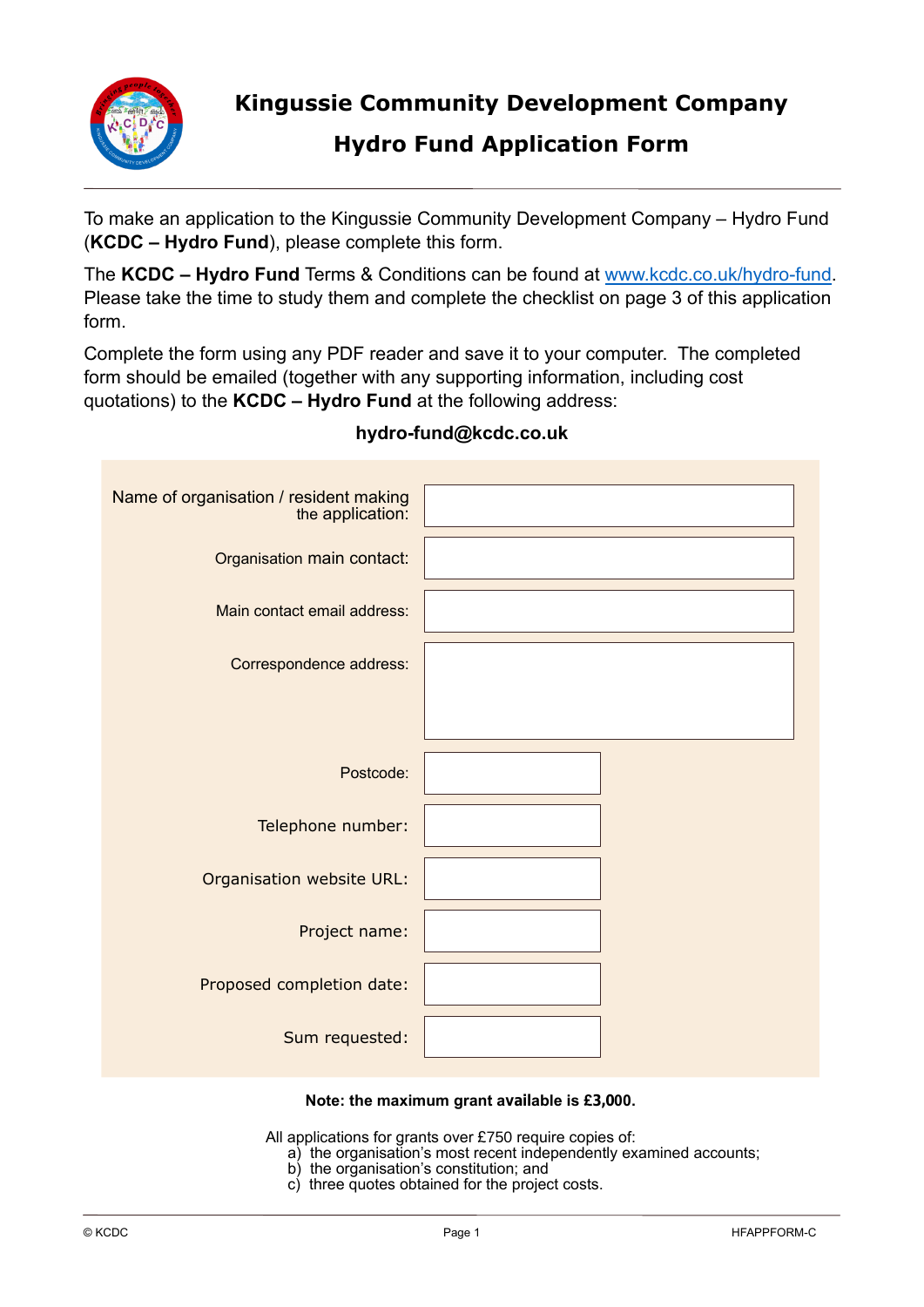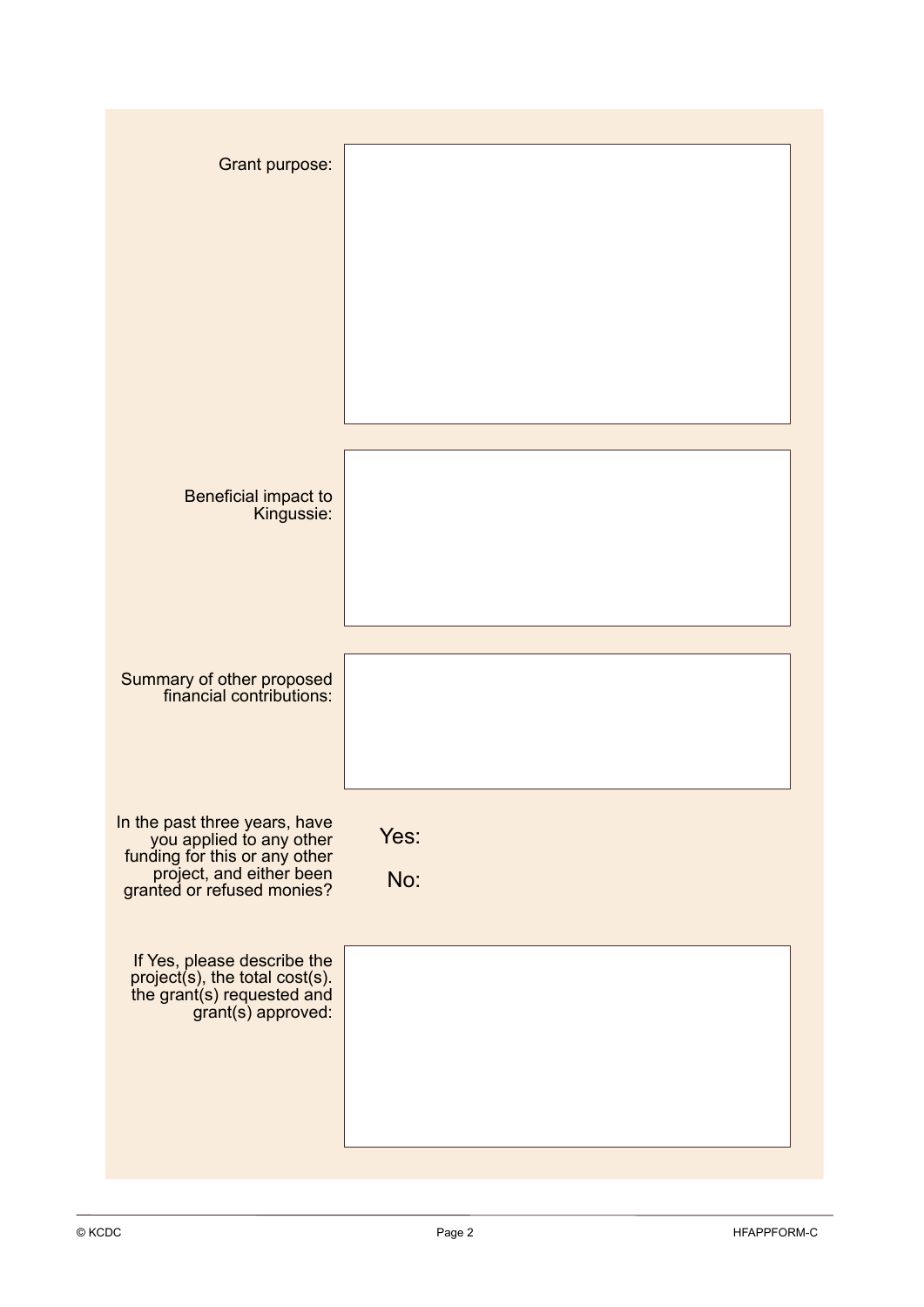## **KCDC – Hydro Fund Application Checklist**

| <b>Grant Application Funding Requirements</b>                                                                                                                             | Tick<br><b>Box</b> |
|---------------------------------------------------------------------------------------------------------------------------------------------------------------------------|--------------------|
| This application is from an organisation or resident from within the Kingussie<br>and Vicinity Community Council area.                                                    |                    |
| I accept that funding for capital projects may not be released immediately<br>and that proof of completion will be required before a final payment is made.               |                    |
| This application is not for a project that has already started.                                                                                                           |                    |
| Where applicable, please confirm the following documentation is included:                                                                                                 |                    |
| a) most recently verified accounts:                                                                                                                                       |                    |
| b) the organisation's constitution:                                                                                                                                       |                    |
| c) 3 quotes obtained for the project costs:                                                                                                                               |                    |
| If successful with this application we will fully acknowledge the KCDC-Hydro<br>Fund in our publicity. We also agree to participate in any publicity organised<br>by KCDC |                    |

I certify that the details provided are true and accurate to the best of my knowledge.

I understand that the Fund will seek the return of any grant if it is discovered that the above information was incorrect or if the grant is not being used for the purpose stated. If the application is approved then I and the organisation I represent agree to any publicity the Fund might arrange, and to participate in this if requested.

| Signed: |  |
|---------|--|
| Dated:  |  |

**Please send the completed application form to: hydro.fund@kcdc.co.uk.**